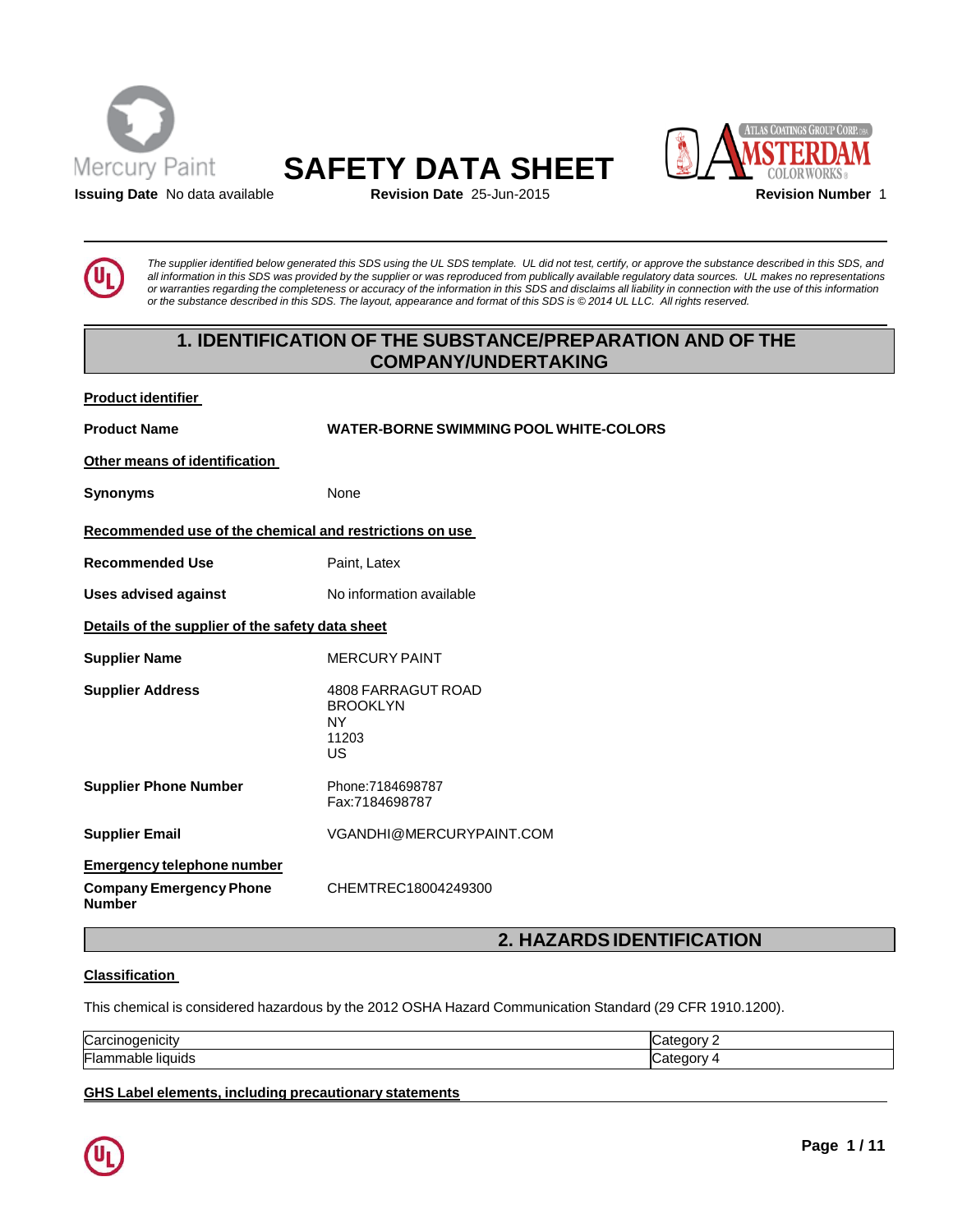# **Signal word Warning EmergencyOverview Hazard Statements** Suspected of causing cancer Combustible liquid . **Appearance** Multiple Colors **Physical state** Liquid **Coloration Color** Odorless **Odor** Odorless

# **Precautionary Statements - Prevention**

Obtain special instructions before use Do not handle until all safety precautions have been read and understood Use personal protective equipment as required Keep away from heat/sparks/open flames/hot surfaces. - No smoking Wear protective gloves/protective clothing/eye protection/face protection

#### **Precautionary Statements - Response**

IF exposed or concerned: Get medical advice/attention

#### **Fire**

In case of fire: Use CO2, dry chemical, or foam for extinction

# **Precautionary Statements - Storage**

Store locked up Store in a well-ventilated place. Keep cool

#### **Precautionary Statements - Disposal**

Dispose of contents/container to an approved waste disposal plant

#### **Hazards not otherwise classified (HNOC)**

#### Not applicable

#### **Unknown Toxicity** 22.27% of the mixture consists of ingredient(s) of unknown toxicity

#### **Other information**

Causes mild skin irritation Harmful to aquatic life with long lasting effects PROLONGED OR REPEATED CONTACT MAY DRY SKIN AND CAUSE IRRITATION

#### **Interactions with Other Chemicals**

No information available.

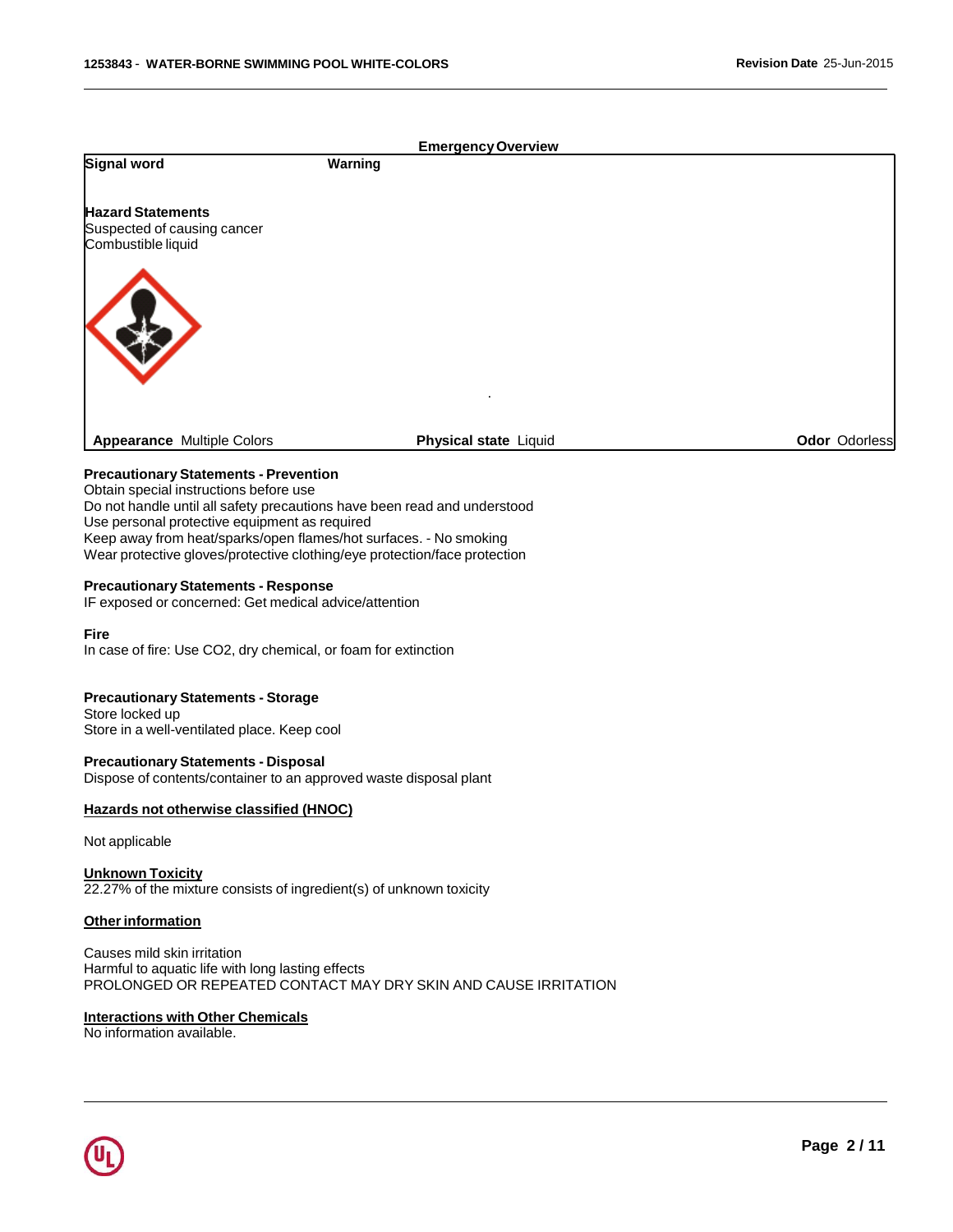# **3. COMPOSITION/INFORMATION ON INGREDIENTS**

| <b>Chemical Name</b>                     | <b>CAS No</b> | Weight-%  | <b>Trade Secret</b> |
|------------------------------------------|---------------|-----------|---------------------|
| Titanium dioxide                         | 13463-67-7    | $10 - 30$ |                     |
| 1-Butoxy-2-propanol                      | 5131-66-8     | 1 - 5     |                     |
| 2-Propanol, 1-(2-butoxy-1-methylethoxy)- | 29911-28-2    | 1 - 5     |                     |
| Zinc oxide                               | 1314-13-2     | $0.1 - ?$ |                     |

\*The exact percentage (concentration) of composition has been withheld as a trade secret

# **4. FIRST AID MEASURES**

# **First aid measures**

.

| Eye contact                                                 | Rinse thoroughly with plenty of water, also under the eyelids. If symptoms persist,<br>call a physician.                                                                                                                                                                                    |
|-------------------------------------------------------------|---------------------------------------------------------------------------------------------------------------------------------------------------------------------------------------------------------------------------------------------------------------------------------------------|
| <b>Skin contact</b>                                         | Wash with soap and water.                                                                                                                                                                                                                                                                   |
| <b>Inhalation</b>                                           | Remove to fresh air.                                                                                                                                                                                                                                                                        |
| Ingestion                                                   | Rinse mouth immediately and drink plenty of water. Never give anything by mouth<br>to an unconscious person.                                                                                                                                                                                |
| Self-protection of the first aider                          | Remove all sources of ignition. Ensure that medical personnel are aware of the<br>material(s) involved, take precautions to protect themselves and prevent spread of<br>contamination. Use personal protective equipment as required. Wear personal<br>protective clothing (see section 8). |
| Most important symptoms and effects, both acute and delayed |                                                                                                                                                                                                                                                                                             |

#### **Most Important Symptoms and** No information available. **Effects**

# **Indication of any immediate medical attention and special treatment needed**

**Notes to Physician** Treat symptomatically.

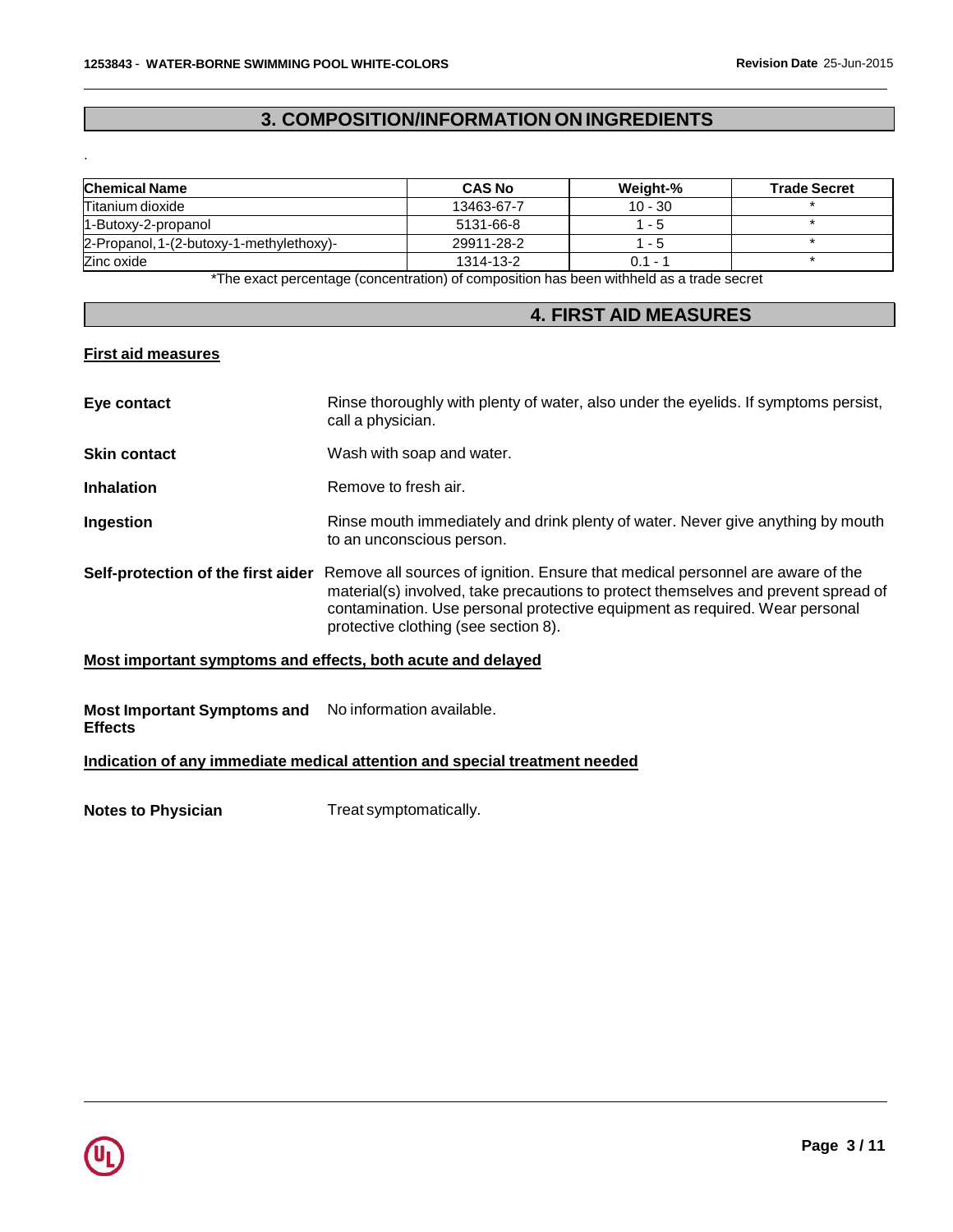# **5. FIRE-FIGHTING MEASURES**

# **Suitable Extinguishing Media**

Use extinguishing measures that are appropriate to local circumstances and the surrounding environment. Dry chemical. Carbon dioxide (CO2). Water spray. Alcohol resistant foam.

#### **Unsuitable extinguishing media**

CAUTION: Use of water spray when fighting fire may be inefficient.

# **Specific hazards arising from the chemical**

Keep product and empty container away from heat and sources of ignition. In the event of fire, cool tanks with water spray.

**Uniform Fire Code** Combustible Liquid: III-A

**Hazardous Combustion Products** Carbon oxides.

**Explosion Data Sensitivity to Mechanical Impact** No.

#### **Sensitivity to Static Discharge** Yes.

#### **Protective equipment and precautions for firefighters**

As in any fire, wear self-contained breathing apparatus pressure-demand, MSHA/NIOSH (approved or equivalent) and full protective gear.

# **6. ACCIDENTAL RELEASE MEASURES**

#### **Personal precautions, protective equipment and emergency procedures**

| <b>Personal precautions</b>                          | Avoid contact with eyes. Evacuate personnel to safe areas. Use personal protective<br>equipment as required. See section 8 for more information. Take precautionary measures<br>against static discharges. Do not touch or walk through spilled material. |
|------------------------------------------------------|-----------------------------------------------------------------------------------------------------------------------------------------------------------------------------------------------------------------------------------------------------------|
| <b>Other Information</b>                             | Refer to protective measures listed in Sections 7 and 8.                                                                                                                                                                                                  |
| <b>Environmental precautions</b>                     |                                                                                                                                                                                                                                                           |
| <b>Environmental precautions</b>                     | Refer to protective measures listed in Sections 7 and 8. Prevent further leakage or spillage<br>if safe to do so.                                                                                                                                         |
| Methods and material for containment and cleaning up |                                                                                                                                                                                                                                                           |
| <b>Methods for containment</b>                       | Prevent further leakage or spillage if safe to do so. Do not touch or walk through spilled<br>material. Dike far ahead of liquid spill for later disposal.                                                                                                |
| Methods for cleaning up                              | Pick up and transfer to properly labeled containers. Take precautionary measures against<br>static discharges. Dam up. Soak up with inert absorbent material.                                                                                             |

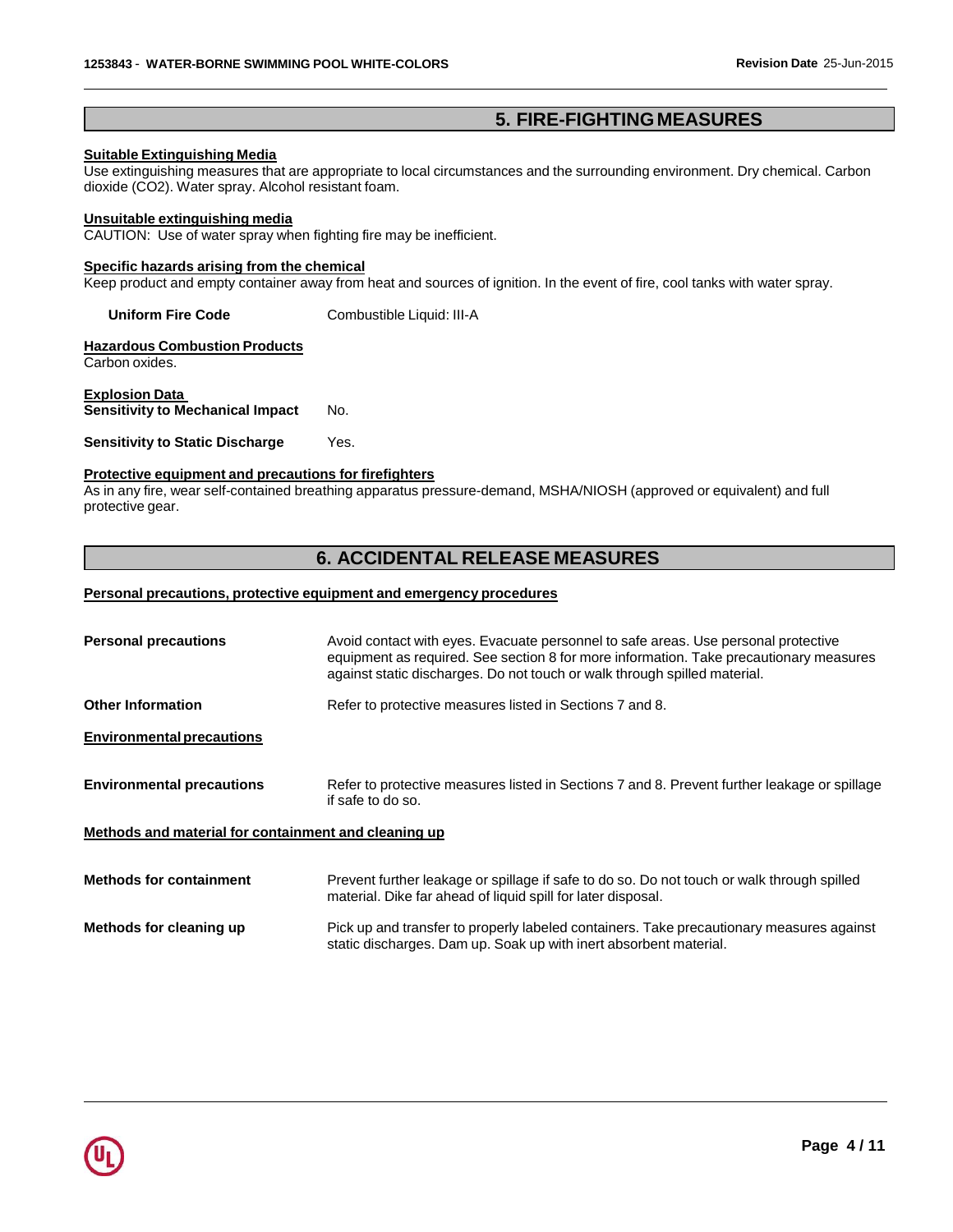# **7. HANDLING AND STORAGE**

## **Precautions for safe handling**

Handling **Handling** Do not breathe dust/fume/gas/mist/vapors/spray.

## **Conditions for safe storage, including any incompatibilities**

| <b>Storage</b> | Keep containers tightly closed in a dry, cool and well-ventilated place. Keep away from<br>heat, sparks, flame and other sources of ignition (i.e., pilot lights, electric motors and static<br>electricity). Keep in properly labeled containers. Store in accordance with the particular<br>national regulations. Store in accordance with local regulations. |
|----------------|-----------------------------------------------------------------------------------------------------------------------------------------------------------------------------------------------------------------------------------------------------------------------------------------------------------------------------------------------------------------|
|                |                                                                                                                                                                                                                                                                                                                                                                 |

**Incompatible Products** None known based on information supplied.

# **8. EXPOSURE CONTROLS/PERSONALPROTECTION**

#### **Control parameters**

#### **Exposure Guidelines**

| <b>Chemical Name</b> | <b>ACGIHTLV</b>                       | <b>OSHA PEL</b>                                                                           | <b>NIOSH IDLH</b>                     |
|----------------------|---------------------------------------|-------------------------------------------------------------------------------------------|---------------------------------------|
| Titanium dioxide     | TWA: $10 \text{ mg/m}^3$              | TWA: $15 \text{ mg/m}^3$ total dust                                                       | IDLH: $5000 \text{ mg/m}^3$           |
| 13463-67-7           |                                       | (vacated) TWA: $10 \text{ mg/m}^3$ total                                                  |                                       |
|                      |                                       | dust                                                                                      |                                       |
| Zinc oxide           | STEL: 10 mg/m <sup>3</sup> respirable | TWA: $5 \text{ mg/m}^3$ fume                                                              | IDLH: $500 \text{ mg/m}^3$            |
| 1314-13-2            | fraction                              | TWA: 15 mg/m <sup>3</sup> total dust                                                      | Ceiling: 15 mg/m <sup>3</sup> dust    |
|                      |                                       | TWA: 2 mg/m <sup>3</sup> respirable fraction TWA: 5 mg/m <sup>3</sup> respirable fraction | TWA: $5 \text{ mg/m}^3$ dust and fume |
|                      |                                       | (vacated) TWA: $5 \text{ mg/m}^3$ fume                                                    | STEL: 10 mg/m <sup>3</sup> fume       |
|                      |                                       | (vacated) TWA: 10 mg/m <sup>3</sup> total                                                 |                                       |
|                      |                                       | dust                                                                                      |                                       |
|                      |                                       | (vacated) TWA: $5 \text{ mg/m}^3$                                                         |                                       |
|                      |                                       | respirable fraction                                                                       |                                       |
|                      |                                       | (vacated) STEL: 10 mg/m <sup>3</sup> fume                                                 |                                       |

ACGIH TLV: American Conference of Governmental Industrial Hygienists - Threshold Limit Value OSHA PEL: Occupational Safety and Health *Administration - Permissible Exposure Limits Immediately Dangerous to Life or Health*

**Other Exposure Guidelines** Vacated limits revoked by the Court of Appeals decision in AFL-CIO v. OSHA, 965 F.2d 962 (11th Cir., 1992)

## **Appropriate engineering controls**

**Engineering Measures** Showers

Eyewash stations Ventilation systems

## **Individual protection measures, such as personal protective equipment**

| <b>Eye/face protection</b>    | Tight sealing safety goggles.                                                                                                                                               |
|-------------------------------|-----------------------------------------------------------------------------------------------------------------------------------------------------------------------------|
| Skin and body protection      | Wear protective gloves and protective clothing.                                                                                                                             |
| <b>Respiratory protection</b> | No protective equipment is needed under normal use conditions. If exposure limits are<br>exceeded or irritation is experienced, ventilation and evacuation may be required. |
| <b>Hygiene Measures</b>       | Handle in accordance with good industrial hygiene and safety practice. Do not eat, drink or                                                                                 |

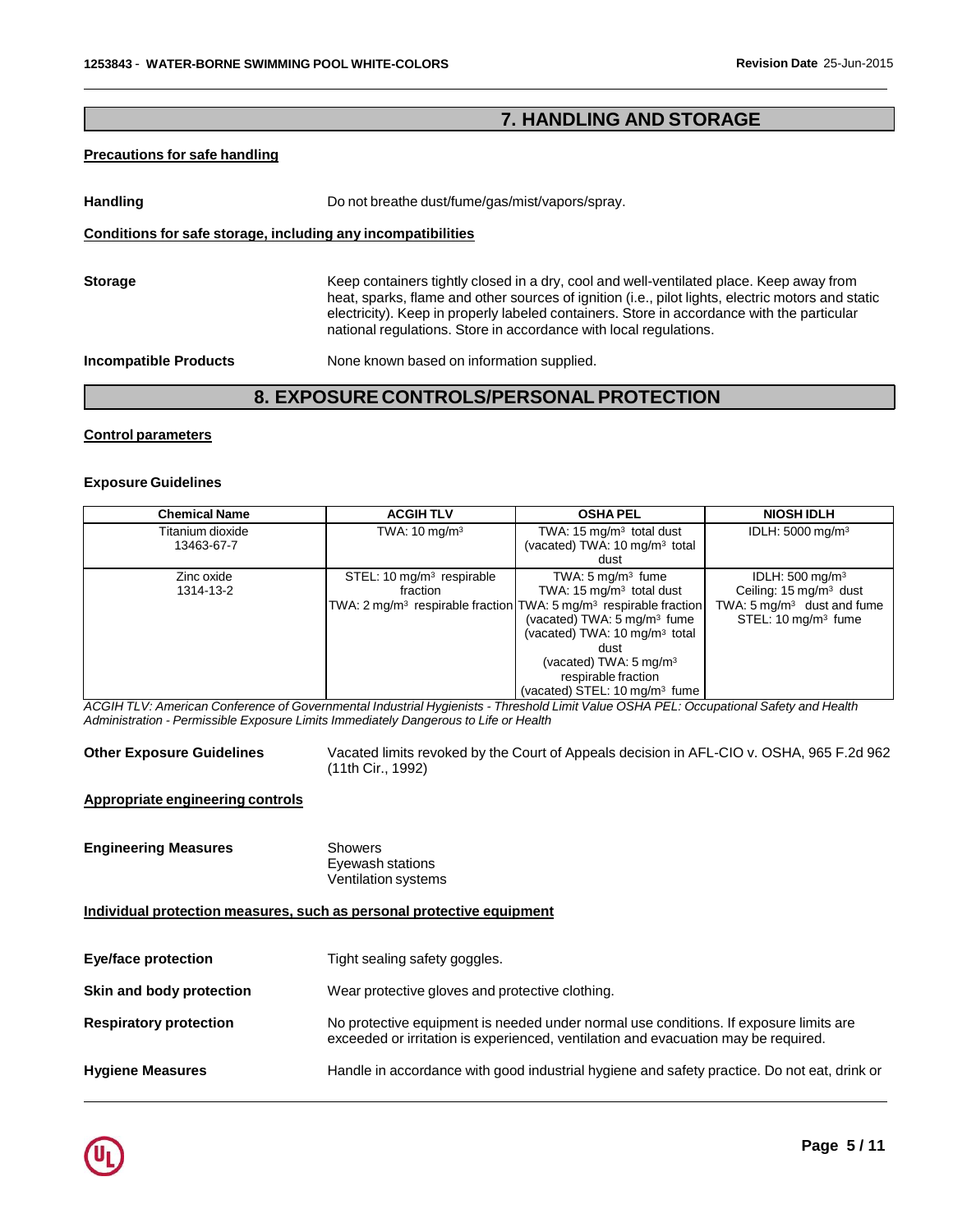smoke when using this product. Wash hands before breaks and immediately after handling the product. Contaminated work clothing should not be allowed out of the workplace. Regular cleaning of equipment, work area and clothing is recommended.

# **9. PHYSICAL AND CHEMICAL PROPERTIES**

# **Physical and Chemical Properties**

| <b>Physical state</b>                                   | Liquid                   |                       |                          |
|---------------------------------------------------------|--------------------------|-----------------------|--------------------------|
| Appearance                                              | <b>Multiple Colors</b>   | Odor                  | Odorless                 |
| Color                                                   | No information available | <b>Odor Threshold</b> | No information available |
| <b>Propert</b>                                          | Values                   | <b>Remarks Method</b> |                          |
| y                                                       |                          |                       |                          |
| рH                                                      | 8+                       | None known            |                          |
| <b>Melting / freezing point</b>                         | No data available        | None known            |                          |
| Boiling point / boiling range                           | No data available        | None known            |                          |
| <b>Flash Point</b>                                      | 93 C / 199 F             | None known            |                          |
| <b>Evaporation Rate</b>                                 | No data available        | None known            |                          |
| Flammability (solid, gas)                               | No data available        | None known            |                          |
| <b>Flammability Limit in Air</b>                        |                          |                       |                          |
| <b>Upper flammability limit</b>                         | No data available        |                       |                          |
| Lower flammability limit                                | No data available        |                       |                          |
| Vapor pressure                                          | No data available        | None known            |                          |
| Vapor density                                           | No data available        | None known            |                          |
| <b>Specific Gravity</b>                                 | 1.218                    | None known            |                          |
| <b>Water Solubility</b>                                 | Soluble in water         | None known            |                          |
| Solubility in other solvents                            | No data available        | None known            |                          |
| Partition coefficient: n-octanol/waterNo data available |                          | None known            |                          |
| Autoignition temperature                                | available<br>No.<br>data | None known            |                          |
| Decomposition temperature                               | available<br>No.<br>data | None known            |                          |
| <b>Kinematic viscosity</b>                              | No data available        | None known            |                          |
| <b>Dynamic viscosity</b>                                | No data available        | None known            |                          |
| <b>Explosive properties</b>                             | No data available        |                       |                          |
| <b>Oxidizing properties</b>                             | No data available        |                       |                          |
| <b>Other Information</b>                                |                          |                       |                          |

| No data available    |
|----------------------|
| 66% (v/v); 53% (v/w) |
| No data available    |
|                      |
|                      |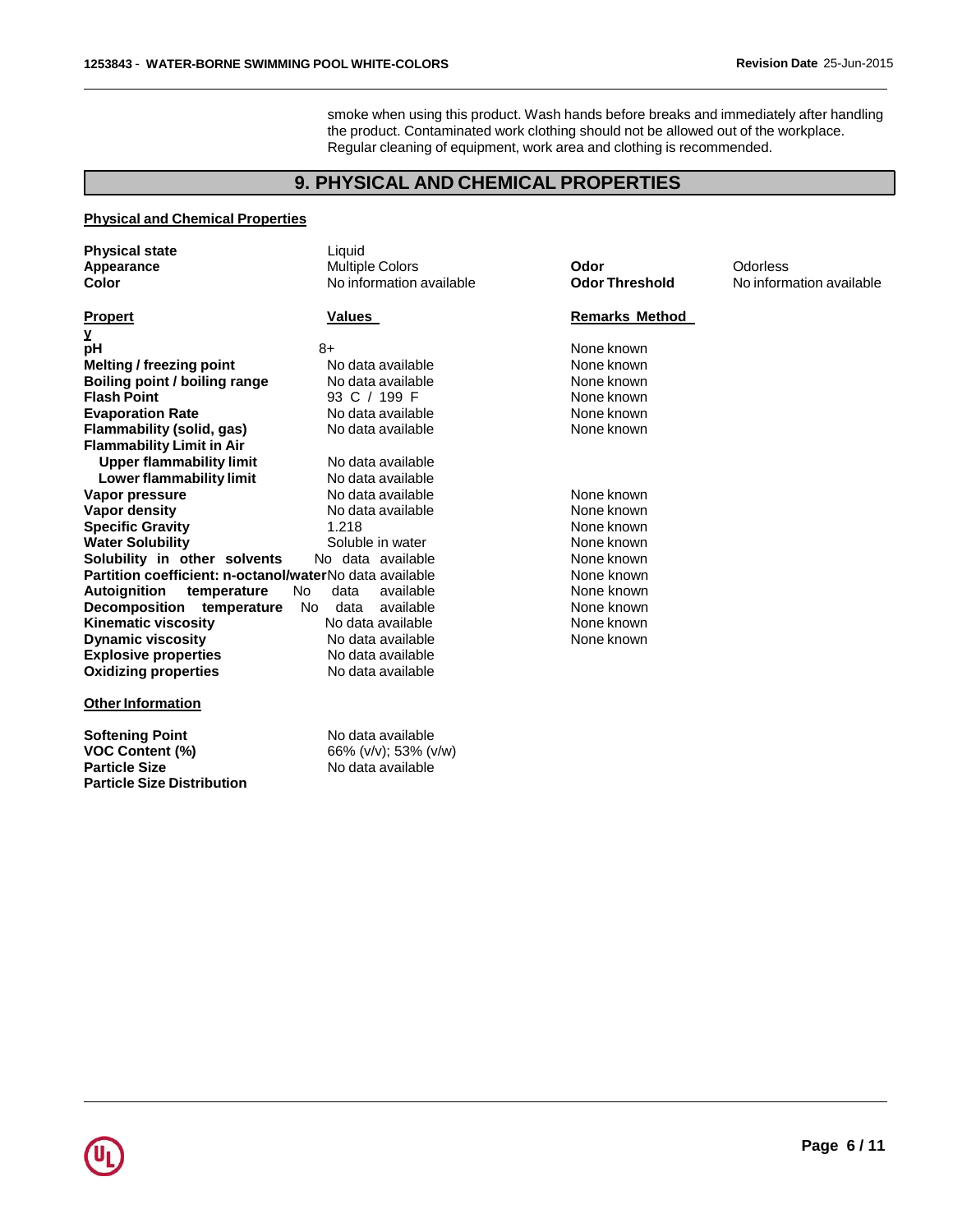# **10. STABILITY AND REACTIVITY**

# **Reactivity**

No data available.

**Chemical stability** Stable under recommended storage conditions. **Possibility of Hazardous Reactions** None under normal processing. **Hazardous Polymerization** Hazardous polymerization does not occur.

**Conditions to avoid** Heat, flames and sparks. **Incompatible materials** None known based on information supplied. **Hazardous Decomposition Products** Carbon oxides.

# **11. TOXICOLOGICALINFORMATION**

# **Information on likely routes of exposure**

## **Product Information** .

| <b>Inhalation</b>   | Specific test data for the substance or mixture is not available. |
|---------------------|-------------------------------------------------------------------|
| Eye contact         | Specific test data for the substance or mixture is not available. |
| <b>Skin contact</b> | Specific test data for the substance or mixture is not available. |
| <b>Ingestion</b>    | Specific test data for the substance or mixture is not available. |

#### **Component Information**

| <b>Chemical Name</b>                                          | Oral LD50               | Dermal LD50                | <b>Inhalation LC50</b> |
|---------------------------------------------------------------|-------------------------|----------------------------|------------------------|
| Titanium dioxide<br>13463-67-7                                | $> 10000$ mg/kg (Rat)   |                            |                        |
| 2-Propanol,<br>$1-(2-butoxy-1-methylethoxy)$ -<br>129911-28-2 | $= 1620 \mu L/kg$ (Rat) | $= 5860 \mu L/kg$ (Rabbit) | $= 42.1$ ppm (Rat) 4 h |
| Zinc oxide<br>1314-13-2                                       | $>$ 5000 mg/kg (Rat)    |                            |                        |

## **Information on toxicological effects**

**Symptoms** No information available.

# **Delayed and immediate effects as well as chronic effects from short and long-term exposure**

| Sensitization            | No information available.                                                                |
|--------------------------|------------------------------------------------------------------------------------------|
| <b>Mutagenic Effects</b> | No information available.                                                                |
| Carcinogenicity          | The table below indicates whether each agency has listed any ingredient as a carcinogen. |

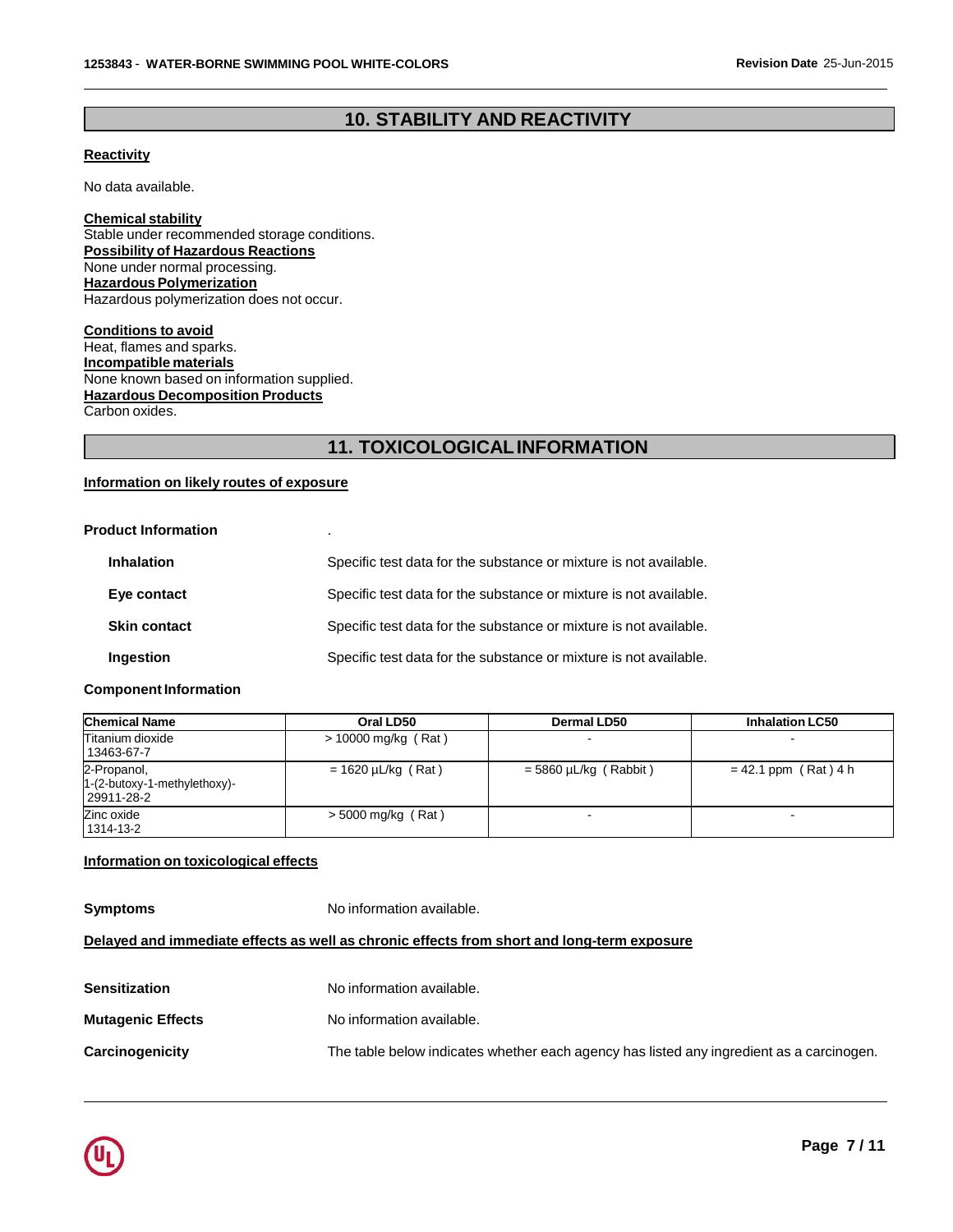| <b>Chemical Name</b>            | <b>ACGIH</b>              | <b>IARC</b>                                                                                                                                                                                                                                                | <b>NTP</b> | <b>OSHA</b> |  |  |
|---------------------------------|---------------------------|------------------------------------------------------------------------------------------------------------------------------------------------------------------------------------------------------------------------------------------------------------|------------|-------------|--|--|
| Titanium dioxide<br>13463-67-7  |                           | Group 2B                                                                                                                                                                                                                                                   |            | X           |  |  |
| <b>Reproductive toxicity</b>    | No information available. |                                                                                                                                                                                                                                                            |            |             |  |  |
| <b>STOT - single exposure</b>   |                           | No information available.                                                                                                                                                                                                                                  |            |             |  |  |
| <b>STOT - repeated exposure</b> |                           | No information available.                                                                                                                                                                                                                                  |            |             |  |  |
| <b>Chronic Toxicity</b>         |                           | No known effect based on information supplied. Contains a known or suspected<br>carcinogen. Titanium dioxide has been classified by the International Agency for Research<br>on Cancer (IARC) as possibly carcinogenic to humans (Group 2B) by inhalation. |            |             |  |  |
| <b>Target Organ Effects</b>     |                           | Respiratory system. Eyes. Skin. Gastrointestinal tract (GI).                                                                                                                                                                                               |            |             |  |  |
| <b>Aspiration Hazard</b>        | No information available. |                                                                                                                                                                                                                                                            |            |             |  |  |

# **Numerical measures of toxicity Product Information**

# **The following values are calculated based on chapter 3.1 of the GHS document**

#### **ATEmix (oral)**

22,213.00 mg/kg

# **12. ECOLOGICALINFORMATION**

#### **Ecotoxicity**

Harmful to aquatic life with long lasting effects.

| <b>Chemical Name</b>                                      | <b>Toxicity to Algae</b> | <b>Toxicity to Fish</b>                         | <b>Toxicity to</b><br><b>Microorganisms</b> | Daphnia Magna (Water<br>Flea) |
|-----------------------------------------------------------|--------------------------|-------------------------------------------------|---------------------------------------------|-------------------------------|
| 2-Propanol,<br>1-(2-butoxy-1-methylethoxy)-<br>29911-28-2 |                          | 96h LC50: $= 841$ mg/L<br>(Poecilia reticulata) |                                             |                               |

#### **Persistence and Degradability**

No information available.

## **Bioaccumulation**

**Other adverse effects**

No information available.

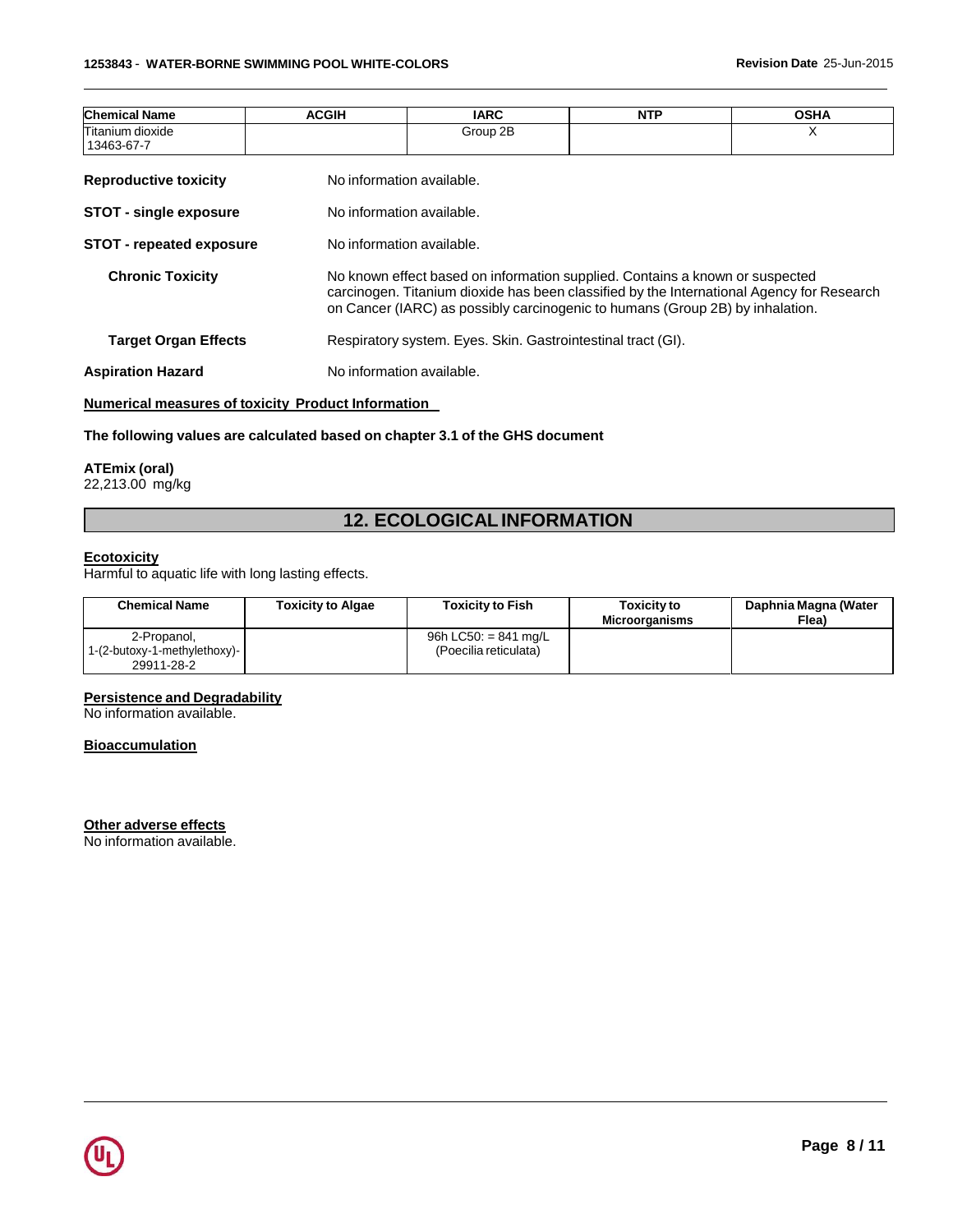# **13. DISPOSALCONSIDERATIONS**

## **Waste treatment methods**

| <b>Disposal methods</b>       | This material, as supplied, is not a hazardous waste according to Federal regulations (40<br>CFR 261). This material could become a hazardous waste if it is mixed with or otherwise<br>comes in contact with a hazardous waste, if chemical additions are made to this material, or<br>if the material is processed or otherwise altered. Consult 40 CFR 261 to determine whether<br>the altered material is a hazardous waste. Consult the appropriate state, regional, or local<br>regulations for additional requirements. |
|-------------------------------|--------------------------------------------------------------------------------------------------------------------------------------------------------------------------------------------------------------------------------------------------------------------------------------------------------------------------------------------------------------------------------------------------------------------------------------------------------------------------------------------------------------------------------|
| <b>Contaminated Packaging</b> | Dispose of contents/containers in accordance with local regulations.                                                                                                                                                                                                                                                                                                                                                                                                                                                           |

#### **California Hazardous Waste Codes** 331

This product contains one or more substances that are listed with the State of California as a hazardous waste.

| <b>Chemical Name</b>    | <b>California Hazardous Waste</b> |
|-------------------------|-----------------------------------|
| Zinc oxide<br>1314-13-2 | Toxic                             |

# **14. TRANSPORTINFORMATION**

| DOT<br><b>Proper Shipping Name</b><br><b>Hazard Class</b>  | NOT REGULATED<br><b>NON REGULATED</b><br>N/A |
|------------------------------------------------------------|----------------------------------------------|
| TDG                                                        | Not regulated                                |
| <b>MEX</b>                                                 | Not regulated                                |
| ICAO                                                       | Not regulated                                |
| IATA<br><b>Proper Shipping Name</b><br><b>Hazard Class</b> | Not regulated<br><b>NON REGULATED</b><br>N/A |
| <b>IMDG/IMO</b><br><b>Hazard Class</b>                     | Not regulated<br>N/A                         |
| <b>RID</b>                                                 | Not regulated                                |
| ADR                                                        | Not regulated                                |
| ADN                                                        | Not regulated                                |
|                                                            |                                              |

# **15. REGULATORYINFORMATION**

# **International Inventories**

TSCA Complies<br>DSL Mill compo All components are listed either on the DSL or NDSL.

**TSCA** - United States Toxic Substances Control Act Section 8(b) Inventory **DSL/NDSL** - Canadian Domestic Substances List/Non-Domestic Substances List

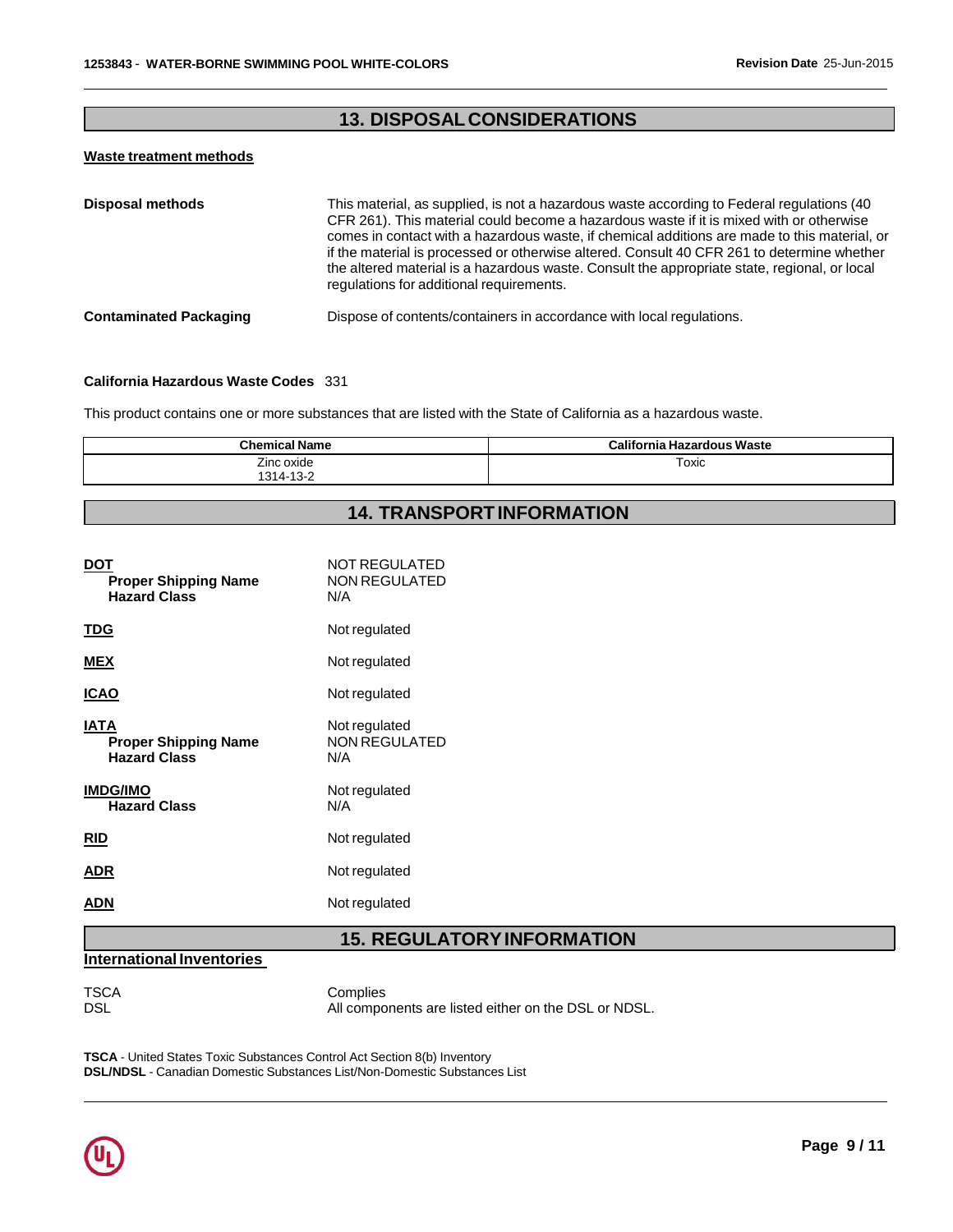# **US Federal Regulations**

# **SARA 313**

Section 313 of Title III of the Superfund Amendments and Reauthorization Act of 1986 (SARA). This product contains a chemical or chemicals which are subject to the reporting requirements of the Act and Title 40 of the Code of Federal Regulations, Part 372

| <b>Chemical Name</b>                  | <b>CAS No</b> | Weight-%  | <b>SARA 313 - Threshold</b><br>Values % |
|---------------------------------------|---------------|-----------|-----------------------------------------|
| Zinc oxide - 1314-13-2                | 1314-13-2     | $0.1 - 1$ | 1.0                                     |
| <b>SARA 311/312 Hazard Categories</b> |               |           |                                         |
| <b>Acute Health Hazard</b>            | No            |           |                                         |
| <b>Chronic Health Hazard</b>          | Yes           |           |                                         |
| <b>Fire Hazard</b>                    | Yes           |           |                                         |
| Sudden release of pressure hazard     | No            |           |                                         |
| <b>Reactive Hazard</b>                | No            |           |                                         |

## **CWA (Clean Water Act)**

This product contains the following substances which are regulated pollutants pursuant to the Clean Water Act (40 CFR 122.21 and 40 CFR 122.42)

| <b>Chemical Name</b>    | <b>CWA - Reportable</b><br>Quantities | <b>CWA - Toxic Pollutants</b> | <b>CWA - Priority Pollutants</b> | <b>CWA - Hazardous</b><br><b>Substances</b> |
|-------------------------|---------------------------------------|-------------------------------|----------------------------------|---------------------------------------------|
| Zinc oxide<br>1314-13-2 |                                       |                               |                                  |                                             |
| $\cdots$                |                                       |                               |                                  |                                             |

# **CERCLA**

.

This material, as supplied, does not contain any substances regulated as hazardous substances under the Comprehensive Environmental Response Compensation and Liability Act (CERCLA) (40 CFR 302) or the Superfund Amendments and Reauthorization Act (SARA) (40 CFR 355). There may be specific reporting requirements at the local, regional, or state level pertaining to releases of this material

## **US State Regulations**

#### **California Proposition 65**

This product contains the following Proposition 65 chemicals.

| <b>Chemical Name</b>                           | <br>$\mathbf{r}$<br>California<br><b>Proposition 65</b> |
|------------------------------------------------|---------------------------------------------------------|
| ļ<br>.<br>13463-67-7<br>- dioxide<br>itanium   | ∶arcınoqen                                              |
| <b>ILO OLIL BLILLE L. IZirani Basintallana</b> |                                                         |

**U.S. State Right-to-Know Regulations**

| <b>Chemical Name</b>           | New Jersey | <b>Massachusetts</b> | Pennsvlvania | <b>Rhode Island</b> | <b>Illinois</b> |
|--------------------------------|------------|----------------------|--------------|---------------------|-----------------|
| Titanium dioxide<br>13463-67-7 |            |                      |              |                     |                 |
| Ethanolamine<br>141-43-5       |            |                      |              |                     |                 |

## **International Regulations**

| Component                  | <b>Carcinogen Status</b> | <b>Exposure Limits</b>                |
|----------------------------|--------------------------|---------------------------------------|
| Titanium dioxide           |                          | Mexico: TWA= $10 \text{ mg/m}^3$      |
| $13463 - 67 - 7 (10 - 30)$ |                          | Mexico: $STEL = 20$ mg/m <sup>3</sup> |
| Zinc oxide                 |                          | Mexico: TWA 5 mg/m $3$                |
| $1314 - 13 - 2(0.1 - 1)$   |                          | Mexico: TWA 10 mg/m $3$               |
|                            |                          | Mexico: STEL 10 mg/m <sup>3</sup>     |

**Canada WHMIS Hazard Class** Not determined